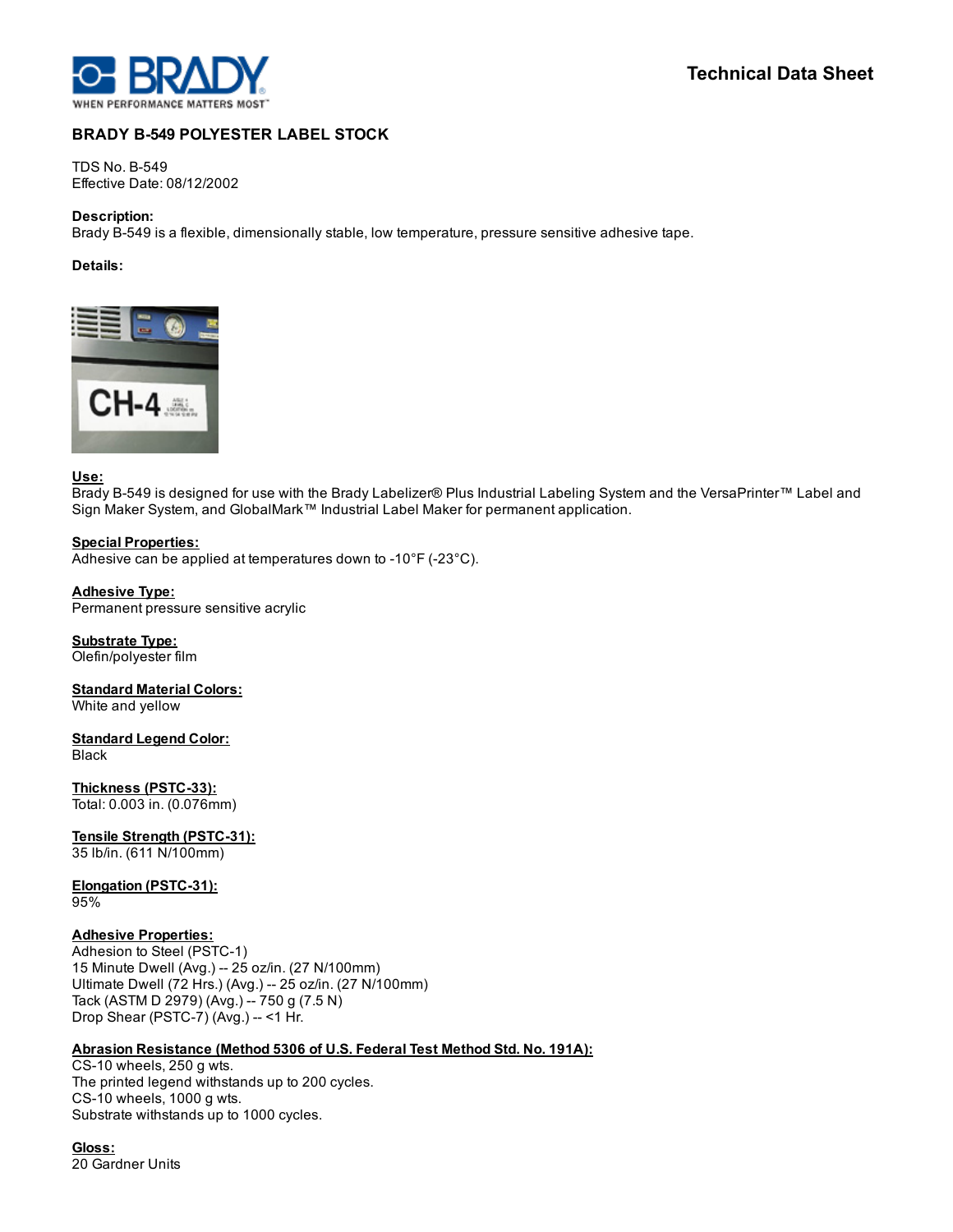## Minimum Application Temperature:

 $-10^{\circ}$ F (-23 $^{\circ}$ C)

## Service Temperature:

40°F to 212°F (40°C to 100°C)

## Average Outdoor Durability:

Up to 1 year, however not recommended for outdoor use.

# Chemical Resistance:

| <b>REAGENT</b>        | <b>7 DAY IMMERSION</b> | <b>DIP TEST</b> | <b>RUB TEST</b> |
|-----------------------|------------------------|-----------------|-----------------|
| 130% Sulfuric Acid    | F                      | <b>NE</b>       | <b>NE</b>       |
| 10% Sulfuric Acid     | <b>NE</b>              | <b>NT</b>       | <b>NE</b>       |
| 30% HCI               | F                      | <b>NE</b>       | <b>NE</b>       |
| 10% HCI               | F                      | <b>NE</b>       | <b>NE</b>       |
| 50% NaOH              | F                      | <b>NE</b>       | <b>NE</b>       |
| 10% NaOH              | F                      | <b>NE</b>       | <b>NE</b>       |
| Methyl Ethyl Ketone   | F                      | F               | F               |
| <b>Acetone</b>        | F                      | F               | F               |
| 1,1,1-Trichloroethane | F                      | $\overline{F}$  | F               |
| Methanol              | F                      | <b>NE</b>       | F               |
| IPA (Isopropanol)     | F                      | <b>NE</b>       | F               |
| ASTM#3 Oil            | $\overline{F}$         | <b>NE</b>       | <b>NE</b>       |
| SAE 20 Oil            | <b>NE</b>              | <b>NT</b>       | <b>NE</b>       |
| Alconox <sup>®</sup>  | F                      | <b>NE</b>       | <b>NE</b>       |
| Toluene               | F                      | F               | F               |
| Mineral Spirits       | F                      | F               | <b>NE</b>       |
| Glacial Acetic Acid   | F                      | <b>NE</b>       | F               |
| 5% Acetic Acid        | <b>NE</b>              | <b>NT</b>       | <b>NE</b>       |
| Diesel Fuel           | F                      | $\mathsf F$     | <b>NE</b>       |
| Heptane               | F                      | $\overline{F}$  | <b>NE</b>       |
| Conc. Ammonia         | F                      | <b>NE</b>       | <b>NE</b>       |
| 10% Ammonia           | <b>NE</b>              | <b>NT</b>       | <b>NE</b>       |
| Kerosene              | F                      | F               | <b>NE</b>       |
| Water                 | <b>NE</b>              | <b>NT</b>       | <b>NE</b>       |
| 20% Sodium Carbonate  | F                      | <b>NE</b>       | <b>NE</b>       |
| 2% Sodium Carbonate   | <b>NE</b>              | <b>NT</b>       | <b>NE</b>       |
| 10% NaCl              | <b>NE</b>              | <b>NT</b>       | <b>NE</b>       |
| Bleach                | <b>NE</b>              | <b>NT</b>       | <b>NE</b>       |

NE = No Effect NT = Not Tested F = Failed (affected Sample)

7 Day Immersion: Immersed in reagent for 7 days. Dip Test: Five 10 minute dips in reagent with 30 minute recovery. Rub Test: Rubbed sample with swab soaked in reagent.

## Shelf Life:

1 y ear when stored at 70°F (21°C) and 40% to 50% R.H.

## Trademarks:

Alconox® is a registered trademark of Alconox Co. Labelizer® is a registered trademark of Brady Worldwide, Inc. Signmark® is a registered trademark of Brady Worldwide, Inc. VersaPrinter™ is a trademark of Brady Worldwide, Inc. GlobalMark™ is a trademark of Brady Worldwide, Inc.